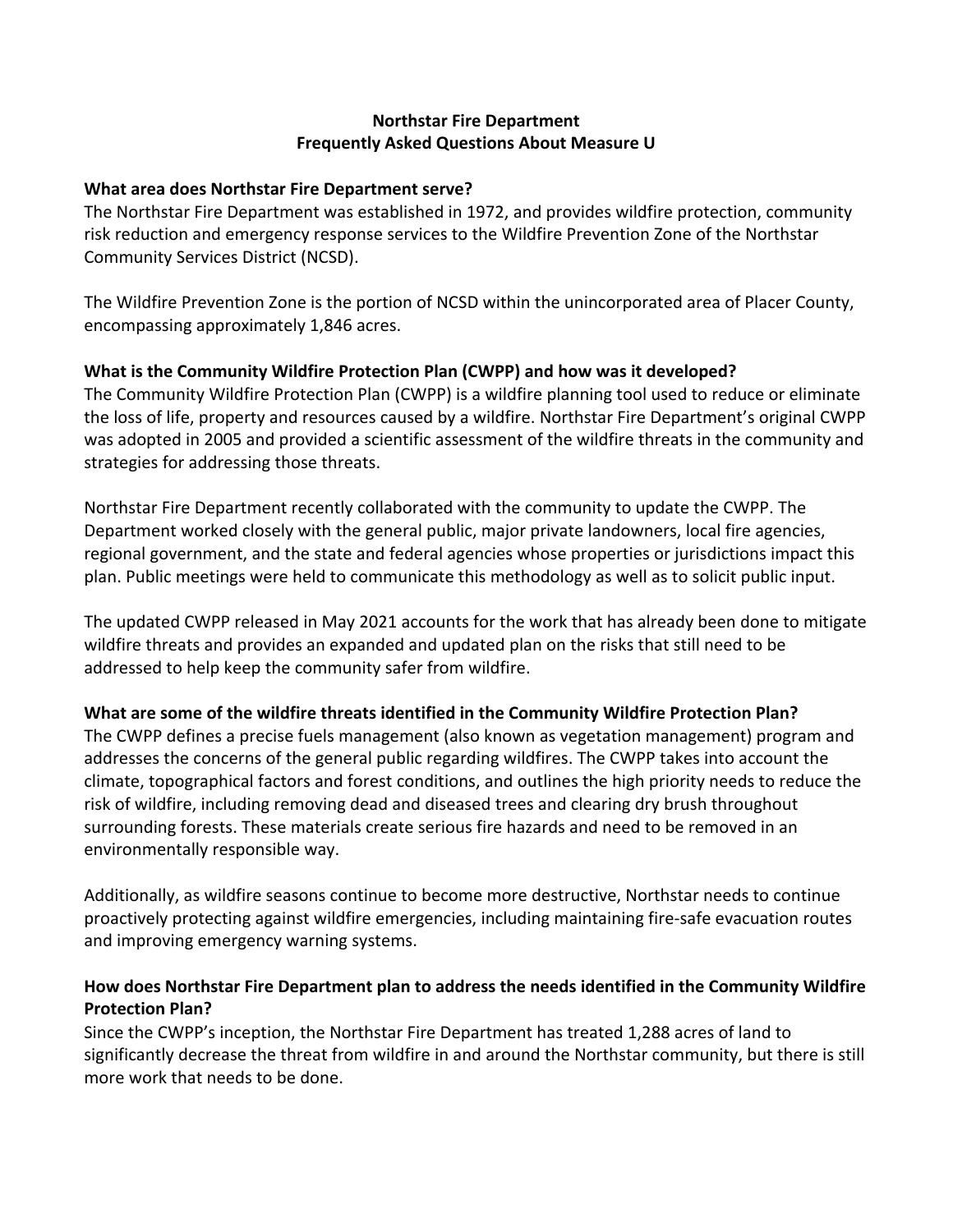However, without an additional funding source, Northstar Fire Department does not have the resources to address the wildfire prevention needs outlined in the updated CWPP. That's why on June 28, the Northstar Community Services District Board placed a wildfire prevention parcel tax measure on the November 2 ballot to provide a stable source of local funding for wildfire prevention efforts and ensure that the Northstar Fire Department can fully implement the CWPP.

#### **What programs would Measure U support?**

Measure U would provide locally-controlled funding that could:

- Remove dry brush, dead trees and fire hazards, to reduce wildfire risk and promote forest and watershed health
- Provide vegetation management around neighborhoods and critical infrastructure
- Improve evacuation routes
- Maintain and add firebreaks where needed to prevent the spread of wildfire
- Provide homeowners with easy and inexpensive disposal options for pine needles and green waste, including Green Waste Dumpster rental rebates and 5 annual curbside pickups
- Provide matching funds to landowners for fire prevention compliance work

### **How do I know funds from the measure would be used responsibly?**

Measure U includes the following fiscal accountability protections:

- All money raised by the measure would be spent to help lower the risk of wildfire within the Northstar community
- No funds could be taken away by the State
- An independent citizens' oversight committee would ensure funds are spent as promised
- An exemption from the cost of the measure is available for low-income property owners
- No funds could be used to treat new developments
- The measure would automatically expire after 10 years and could not be renewed without voter approval

# **How much does Measure U cost?**

The measure will cost property owners up to \$219 per parcel, per year for 10 years, to provide approximately \$450,000 in annual, local funding for wildfire prevention. Northstar Fire Department expects that this local funding source would enable them to complete the necessary wildfire prevention projects in seven years. At that point the tax rate would likely be lowered to only provide funding for the wildfire prevention maintenance work needed to keep the community safe.

# **How long would Measure U be in place?**

If approved, the measure would automatically expire after 10 years and could not be renewed without voter approval.

# **Will any exemptions be available from the cost of the measure?**

Yes, a low-income property owner exemption is available to ensure that this measure is not a burden to local homeowners on fixed or limited incomes.

# **Can funds from Measure U be used on new developments?**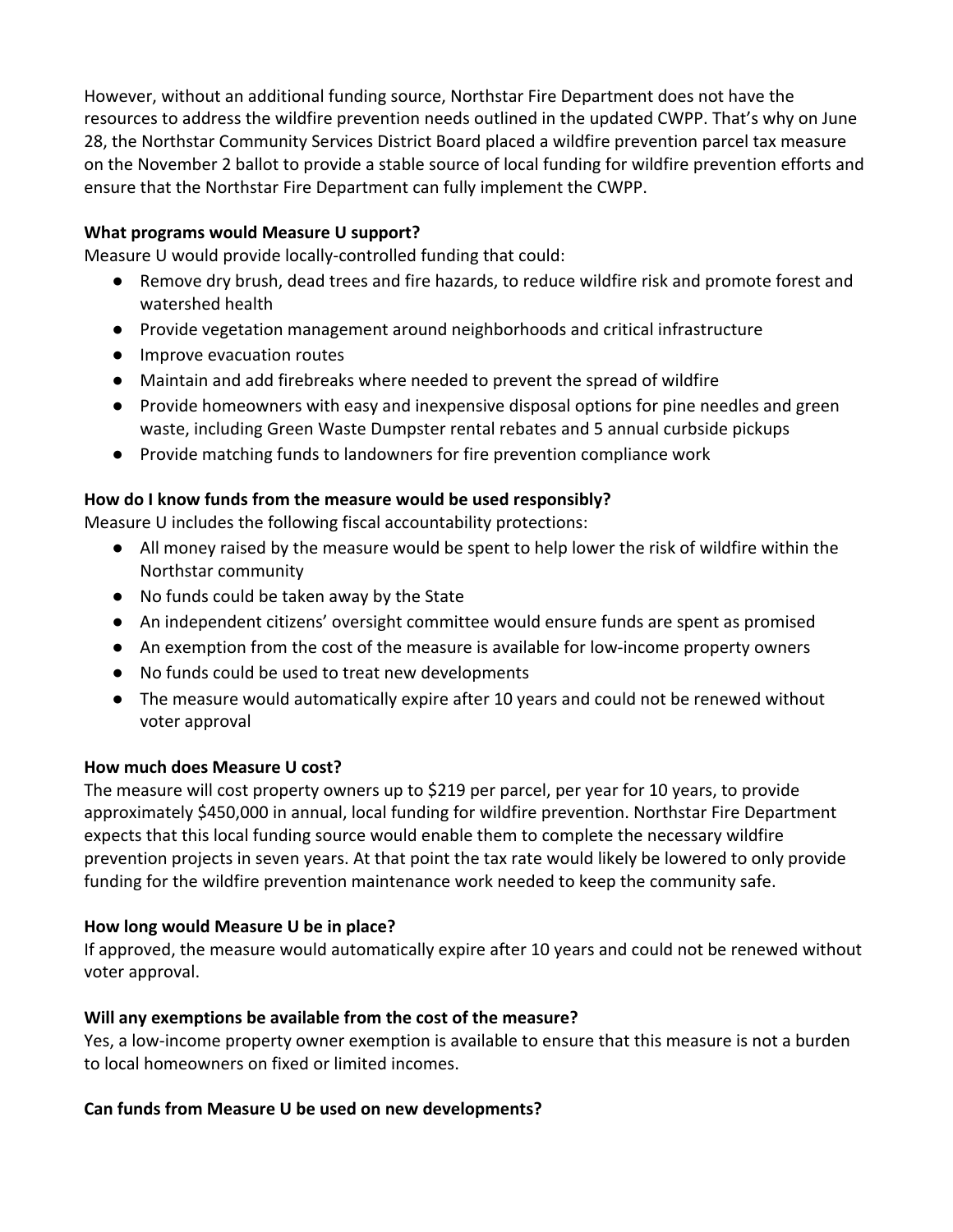No. No funds from Measure U can be used for wildfire prevention work on new developments in the Northstar community.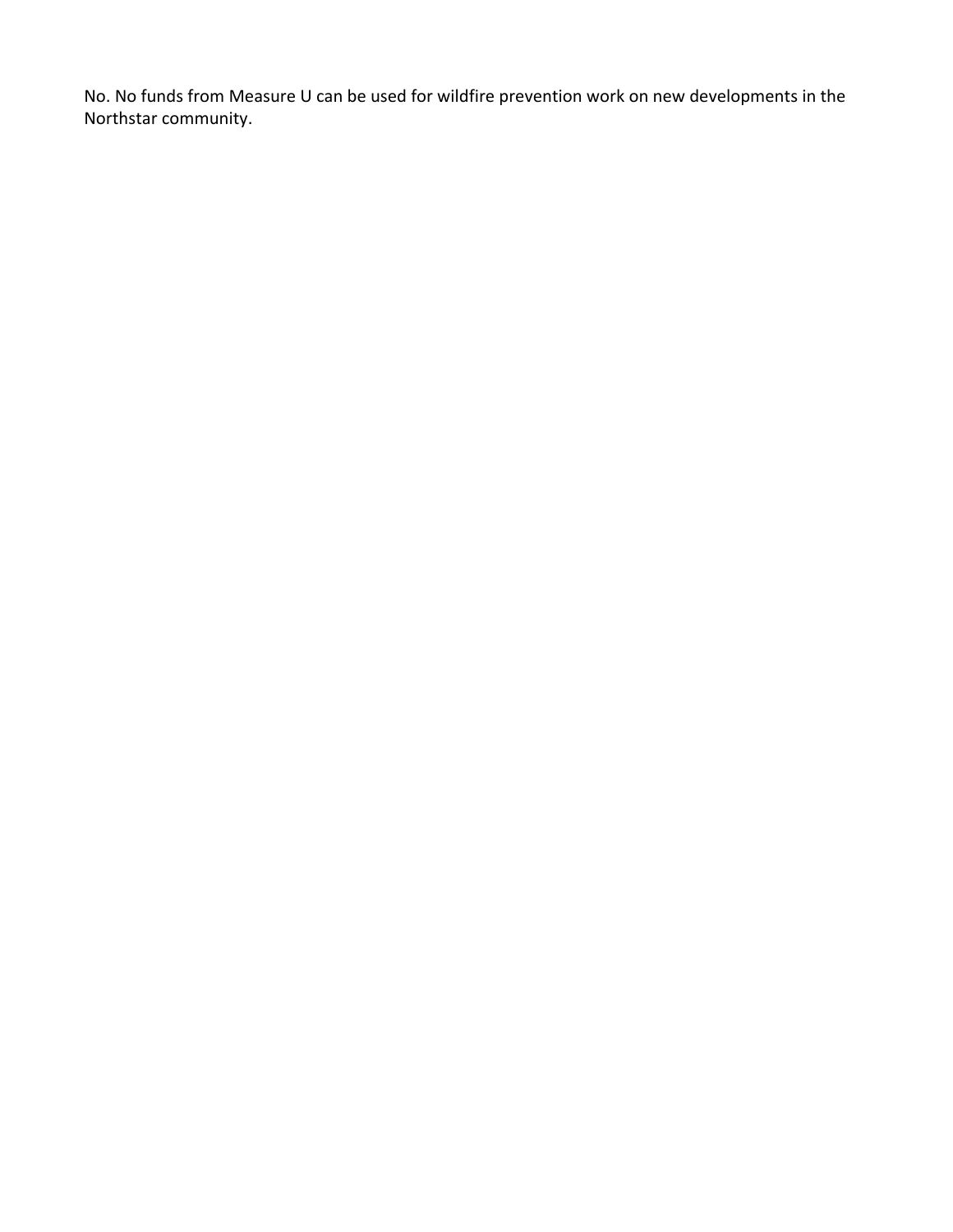#### **How will Measure U's matching funds program work?**

Matching funds will be provided to landowners of properties within the 300-foot fuel break areas for eligible fuels reduction compliance projects. After those projects are completed, matching funds will be made available to landowners for fuels reduction maintenance work on those properties.

The District will manage all aspects of any projects receiving matching funds, with 100% of matching funds dedicated to contracted project work.

### **What is the 300-foot fuel break area?**

These are areas within 300 feet of priority evacuation routes, developed residential and commercial boundaries, and roads within the Northstar Wildfire Prevention Zone.

Prioritization for fuels reduction and wildfire prevention projects will be given to untreated areas within the 300-foot zone (compliance projects) and the evacuation routes until completed.

### **How would Measure U affect insurance costs for residents?**

Measure U would provide dedicated local funding to address the wildfire threats facing Northstar residents and properties. These wildfire prevention projects, which include removing dry brush, dead trees and other fire hazards, and improving evacuation routes would help reduce the risk of wildfire in our area. Reducing the risk of wildfire could help increase the availability of fire insurance in our area.

#### **What is fuels management?**

Fuels management, or vegetation management, refers to the process of assessing and removing hazardous fuels, such as plants, brush, shrubs and trees to reduce the fire hazard and lessen the impacts of wildfire.

#### **What are hazardous fuels?**

Hazardous fuels are defined as any kind of living or dead vegetation that is combustible and can feed a wildfire. These include invasive, unnatural, fire-prone, non-native landscapes that carry fire to structures and homes. When vegetation or fuels, accumulate, they allow fires to burn hotter, faster and with greater intensity.

#### **When will Measure U be on the ballot?**

Measure U will appear on the November 2, 2021 special election ballot.

# **Would I be able to vote on the measure?**

All registered voters living within the Northstar Fire Department Wildfire Prevention Zone are eligible to vote on the measure.

# **What level of support will this measure need to pass?**

This measure needs to be supported by 66.7% of those who vote on it in order to pass.

# **How can I register to vote or learn more about voting?**

You can register to vote at www.registertovote.ca.gov. To find out more about voting in this election, please contact the Placer County Registrar of Voters at (530) 886-5650.